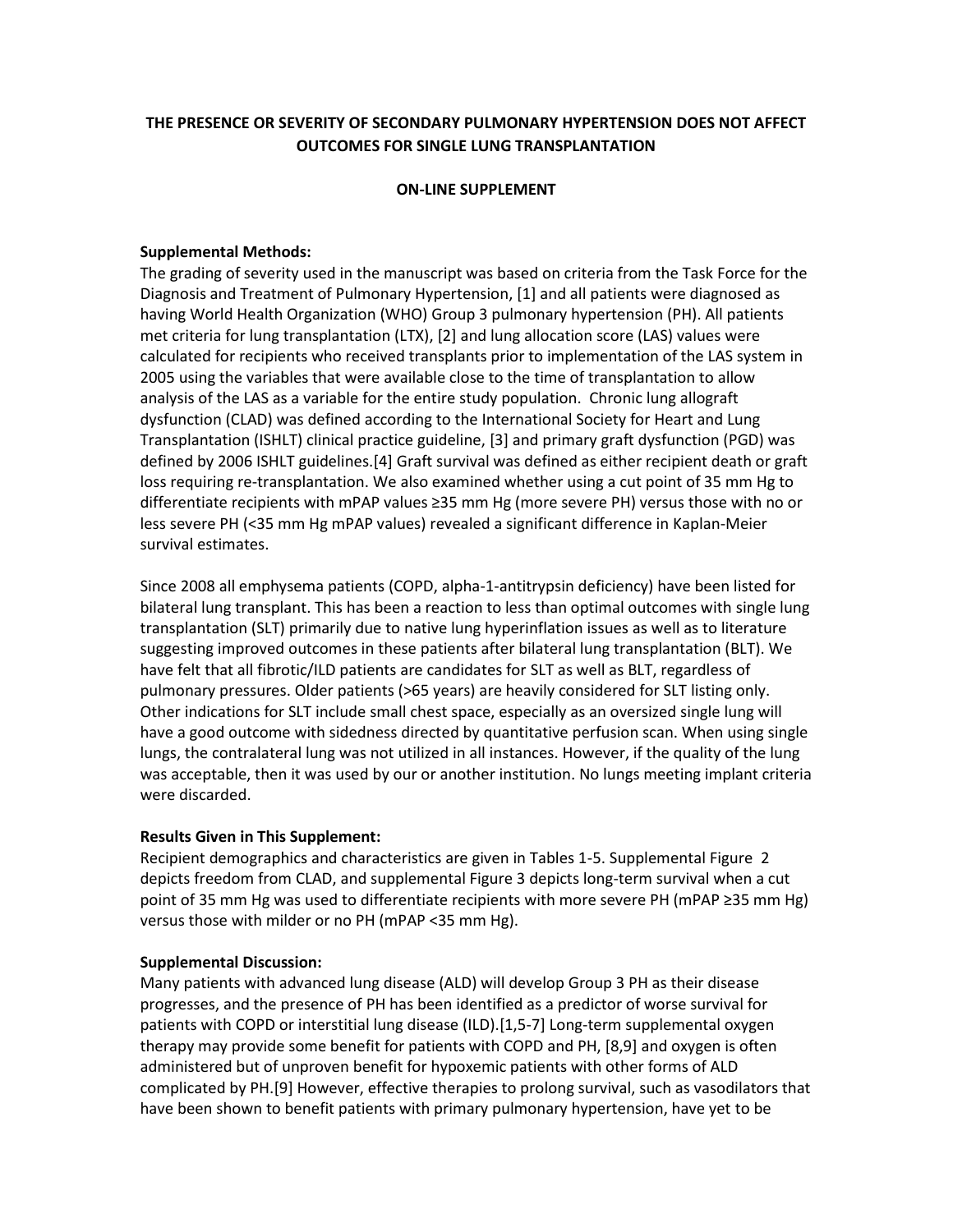identified for patients PH, and vasodilator therapy for PH may impair gas exchange by blunting hypoxic pulmonary vasoconstriction.[10]

Lung transplantation may be the only therapeutic option that can improve quality of life and prolong survival for patients with ALD, but the presence of associated PH as well as performing SLT have been identified as risk factors for complications such as primary graft dysfunction (PGD), which was found to significantly reduce one-year survival.[11] Although it has been suggested BLT may be a better choice of procedure type for patients with PH and mean pulmonary artery pressures (mPAP) greater than 40 mm Hg,[12] this opinion was made on the basis of a limited number of recipients transplanted for WHO Group 3 PH without a statistically significant advantage for BLT. Other investigators have not reported a significant difference in survival for SLT versus BLT in patients with PH.[13-16] Neurohr et al.[17] suggested that BLT may be preferable to SLT for IPF patients with PH, but patients with significantly elevated mPAP due to PH were preferentially given BLT.

Significant controversy remains regarding SLT in patients with ALD-associated PH, and single center studies that have been reported to date have analyzed data for relatively few recipients and have not stratified recipients with Group 3 PH who received SLT according to severity of their PH. Because preferentially performing BLT procedures in patients with SPH puts significant restraint on the donor lung pool and SLT can allow lungs from a single donor to benefit two recipients, we reviewed our experience with SLT for patients without SPH and those with mild, moderate, or severe PH to determine whether outcomes are significantly affected by the presence and severity of PH when SLT procedures are performed. Our findings suggest that SLT is both safe and effective in patients with PH and that the presence of PH or the severity of PH does not have a significant adverse effect on long-term outcomes including long-term survival (Figure 1 in Main Document) and freedom from CLAD (On-line supplement; Figure 2). Furthermore, recipients with severe pre-transplant PH did not have worse outcomes than patients with normal PAP values. Additionally, when separating our patients into 2 cohorts defined as no or mild PH (mPAP <35 mm Hg) versus more severe PH (mPAP ≥35 mm Hg, longterm survival was not worse for the cohort with more severe PH (On-line supplement; Figure 3). Our results corroborate previous studies that reported no difference in survival after SLT in patients with coexisting PH.[12-15] However, our study is the first to examine the impact of different degrees of PH severity in patients undergoing SLT, has a longer time period of posttransplant follow-up, and examined a larger number of recipients than previously published single-center observational investigations, and our results suggest that SLT can be performed with reasonable safety in patients for whom SLT is an appropriate consideration even when candidates have relatively severe PH.

When survival rates in all of our cohorts are compared to United Network for Organ Sharing (UNOS) data, our survival outcome data match or exceed outcomes for SLT on a national level. The UNOS database reports an average survival of SLT patients of 84.2%, 60.7%, and 44.1% at one, three, and five years. We observed survival rates superior to the UNOS rates in all patient groups at three and five years. At one-year follow-up, post-transplant survival for our recipients (no PH = 84.6%; mild PH = 87.3%; moderate PH = 83.3%; severe PH = 85.0%) were at the level of the UNOS one-year survival data for SLT (84.2%), and there were no statistically significant differences in one-year survival among our PH severity cohorts at one year.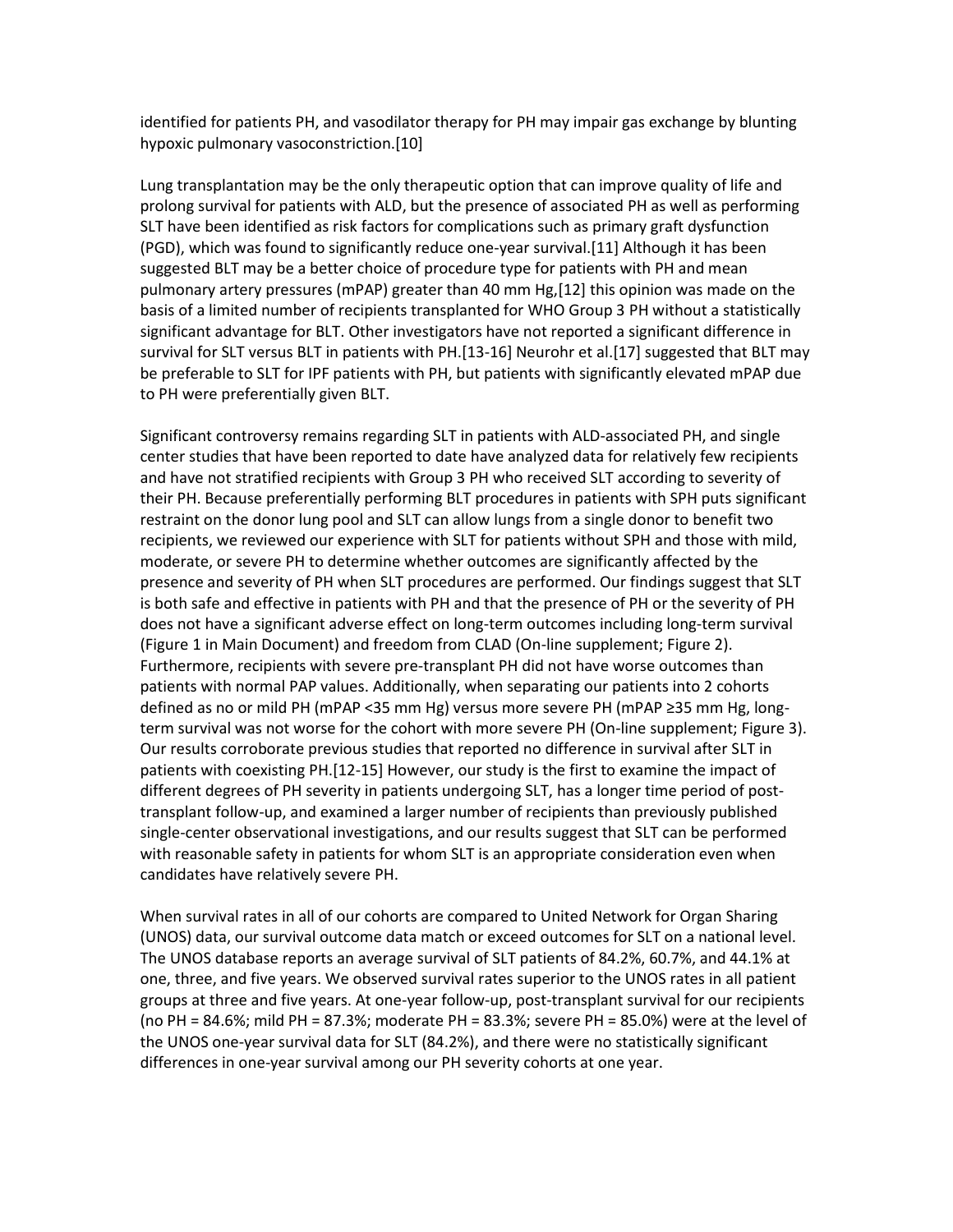In addition to the lack of difference in short- and long-term survival for our SLT recipients without PH versus those with PH, our current study also failed to identify major differences in peri-operative events. A major concern in performing SLT in patients with PH, especially when severe PH is present, is the theory that the increased native lung hemodynamic pressures will promote hyper-perfusion of the newly implanted lung and increase the risk of developing PGD.[1] Because of this concern, many centers preferentially perform bilateral transplants in all patients with PH [13,17-19] Although we observed a higher rate of ECMO and NO utilization in the severe PH cohort, we did not identify any differences in rates or severity of PGD among our recipient cohorts, including those with the most severe SPH (Table 4). Additionally, we did not observe significant differences in duration of assisted ventilation, ICU length of stay, and overall hospital length of stay.

A relative lack of donor lungs is a continuing problem that significantly limits our ability to transplant waitlisted candidates, and new strategies to both increase the donor organ pool and optimally utilize donated lungs are much needed. Methods that seek to increase lung donations have been proposed. These include a point-based system in Israel that rewards potential donors by enhancing their likelihood of receiving a donated organ themselves should they eventually need one themselves; this policy has led to an increase in registered donors.[20] A policy of "opting out" instead of the current "opting in" system continues to be evaluated in the United States as one method of increasing the number of registered donors.[21] Other measures include utilizing living donors for lobar lung transplants, increased usage of donation after cardiac death donor organs, accepting donors with a significant smoking history, increased use of donors older than 55 years of age, and using *ex vivo* lung perfusion to reclaim and rehabilitate marginal donor lungs.[22-27] Our study suggests that SLT can be considered for patients with PH rather than preferentially performing BLT on these patients, thereby increasing organ availability without compromising outcomes. Indeed, in COPD, there is evidence to suggest that a policy of SLT improves access to organs for other potential recipients without significant increase in post-transplant mortality.[28,29]

Limitations of our study include its observational, retrospective analysis of non-randomized patients and the potential selection bias introduced for patients selected for SLT. Another concern is the prolonged period of 14 years. Although this has the advantage of accruing a considerable number of recipients for our analyses and a long follow-up period for many of our patients, many changes have occurred including implementation of the LAS, which has had the effect of changing the primary indication for transplantation from COPD to IPF at our institution as well as worldwide.[30] We and others have observed that patients with IPF listed for transplantation following implementation of the LAS were generally older, had greater requirement for supplemental oxygen, had lower cardiac index values, and had more comorbidities.[31] This trend is likely to continue, especially with the recent candidate selection criteria update that suggests that candidates up to 75 years of age can be considered for transplant.[32] Many of these individuals are likely to have IPF, which is frequently accompanied by a moderate to severe degree of PH.[6]

In conclusion, patients with ALD-associated WHO Group 3 PH, regardless of severity, who underwent SLT at our center had no significant differences in immediate postoperative outcomes, incidence of CLAD, or long-term survival when compared to patients without evidence of PH. We suggest that PH should not by itself be considered to be a contraindication to SLT, which has the added benefit of expanding a limited lung donor pool and allowing lung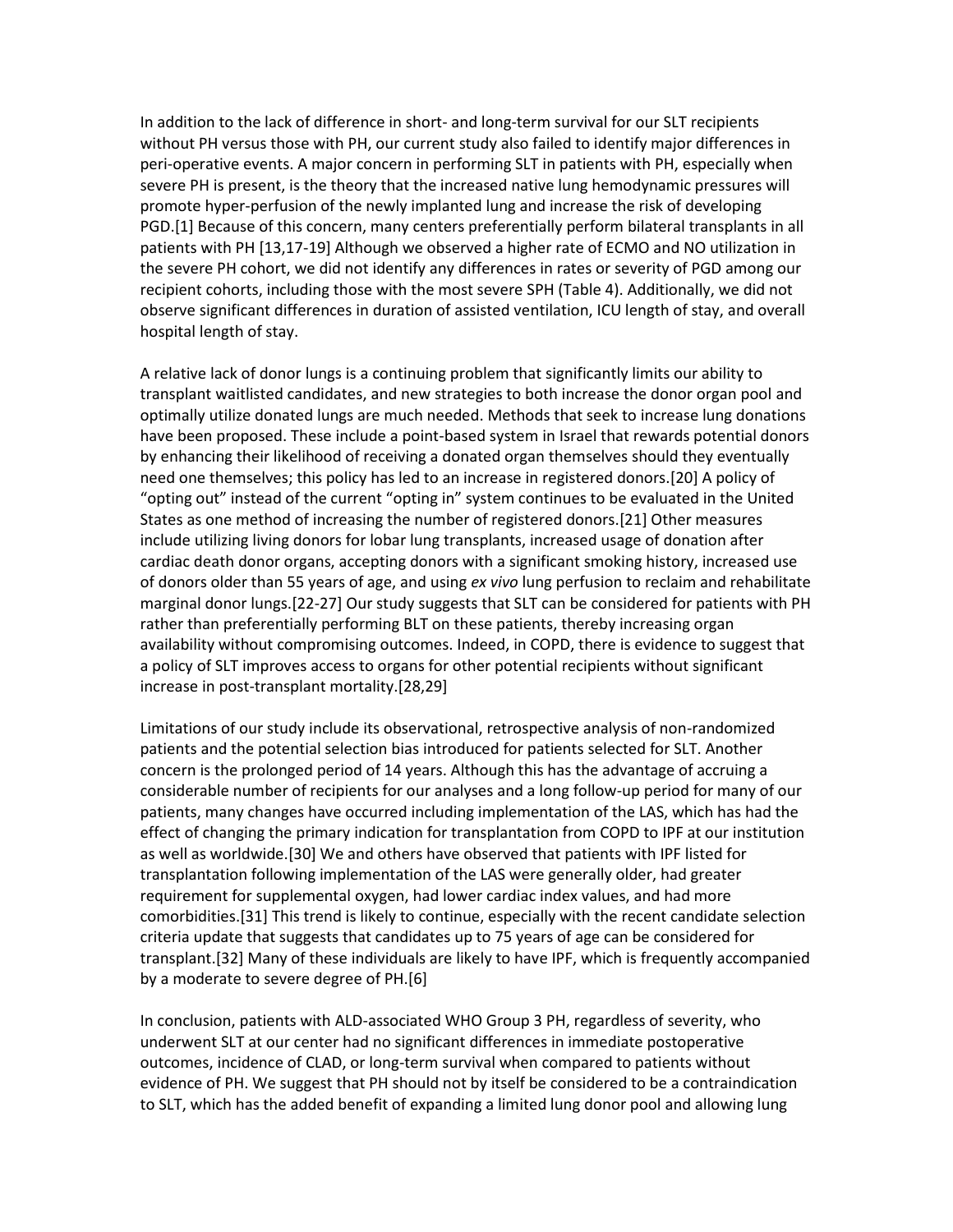blocks to be split such that two recipients can receive lungs from a single donor. Future studies will be aimed at validating these results in a prospective fashion, and analysis of a large database, such as that of the United Network for Organ Sharing, may help to identify whether SLT should or should not be performed in patients with WHO Group 3 PH.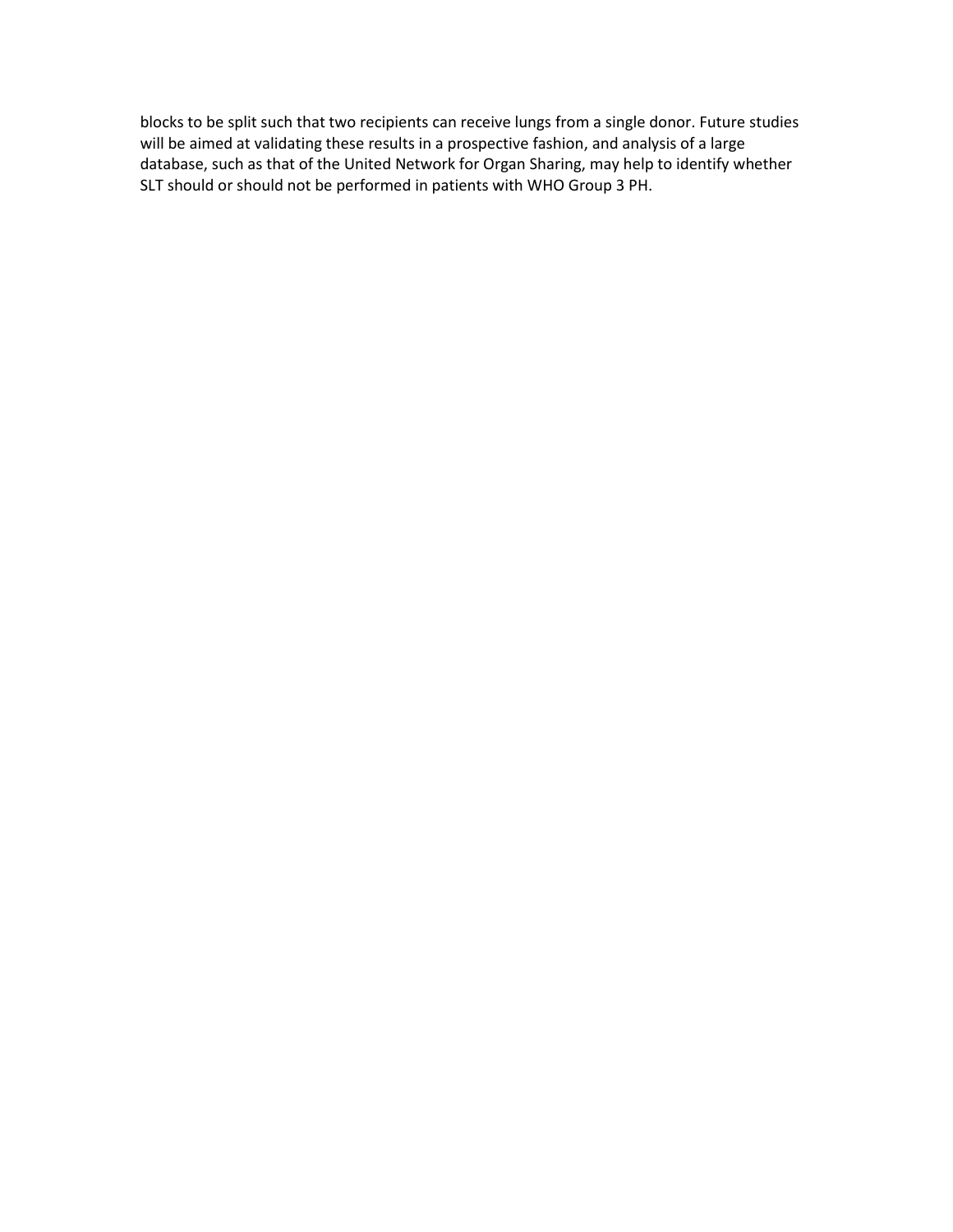| <b>Pre-operative Characteristics</b> | <b>Pulmonary Hypertension Severity</b> |             |                 |               |         |
|--------------------------------------|----------------------------------------|-------------|-----------------|---------------|---------|
| (mean values)                        | <b>None</b>                            | <b>Mild</b> | <b>Moderate</b> | <b>Severe</b> | p value |
| N                                    | 150                                    | 55          | 54              | 20            | --      |
| Male gender (%)                      | 71                                     | 67          | 80              | 65            | 0.78    |
| Mean age (years)                     | 58                                     | 57          | 57              | 58            | 0.66    |
| Diabetes (%)                         | 27                                     | 24          | 22              | 30            | 0.57    |
| History of smoking (%)               | 75                                     | 82          | 78              | 65            | 0.64    |
| Coronary artery disease (%)          | 9                                      | 20          | 17              | 5             | 0.045   |
| Congestive heart failure (%)         | 5                                      | 4           | 4               | 15            | 0.10    |
| Systemic hypertension (%)            | 36                                     | 38          | 39              | 55            | 0.26    |
| Race = Caucasian (%)                 | 93                                     | 98          | 87              | 70            | 0.006   |
| Body mass index ( $\text{kg/m}^2$ )  | 25.6                                   | 26.0        | 26.7            | 26.7          | 0.44    |
| Mechanical ventilation (%)           | 13                                     | 11          | 11              | 10            | 0.97    |
| Supplemental oxygen use (L/min)      | 3.6                                    | 3.6         | 4.3             | 3.7           | 0.38    |
| FVC (% predicted)                    | 51.4                                   | 46.1        | 47.9            | 43.6          | 0.083   |
| FEV1 (% predicted)                   | 40.1                                   | 31.3        | 36.5            | 44.4          | 0.024   |
| Lung allocation score (LAS)          | 38.1                                   | 37.2        | 42.9            | 47.5          | < 0.001 |
| Time on waitlist (days)              | 286                                    | 348         | 281             | 81            | 0.009   |
| Serum creatinine (mg/dL)             | 0.91                                   | 0.92        | 1.00            | 0.96          | 0.033   |
| PCWP (mm Hg)                         | 10                                     | 16          | 16              | 15            | < 0.001 |
| Cardiac index $(L/min/m2)$           | 2.8                                    | 2.9         | 2.7             | 2.8           | 0.41    |
| Systolic PAP (mm Hg)                 | 31                                     | 39          | 50              | 72            | < 0.001 |
| Diastolic PAP (mm Hg)                | 14                                     | 21          | 23              | 33            | < 0.001 |
| Mean PAP (mm Hg)                     | 21                                     | 29          | 44              | 46            | < 0.001 |

**Supplemental Table 1. Pre-Transplant Recipient Characteristics.**

FEV1 = forced expiratory volume in one second; FVC = forced vital capacity; PAP = pulmonary artery pressure; PCWP = pulmonary capillary wedge pressure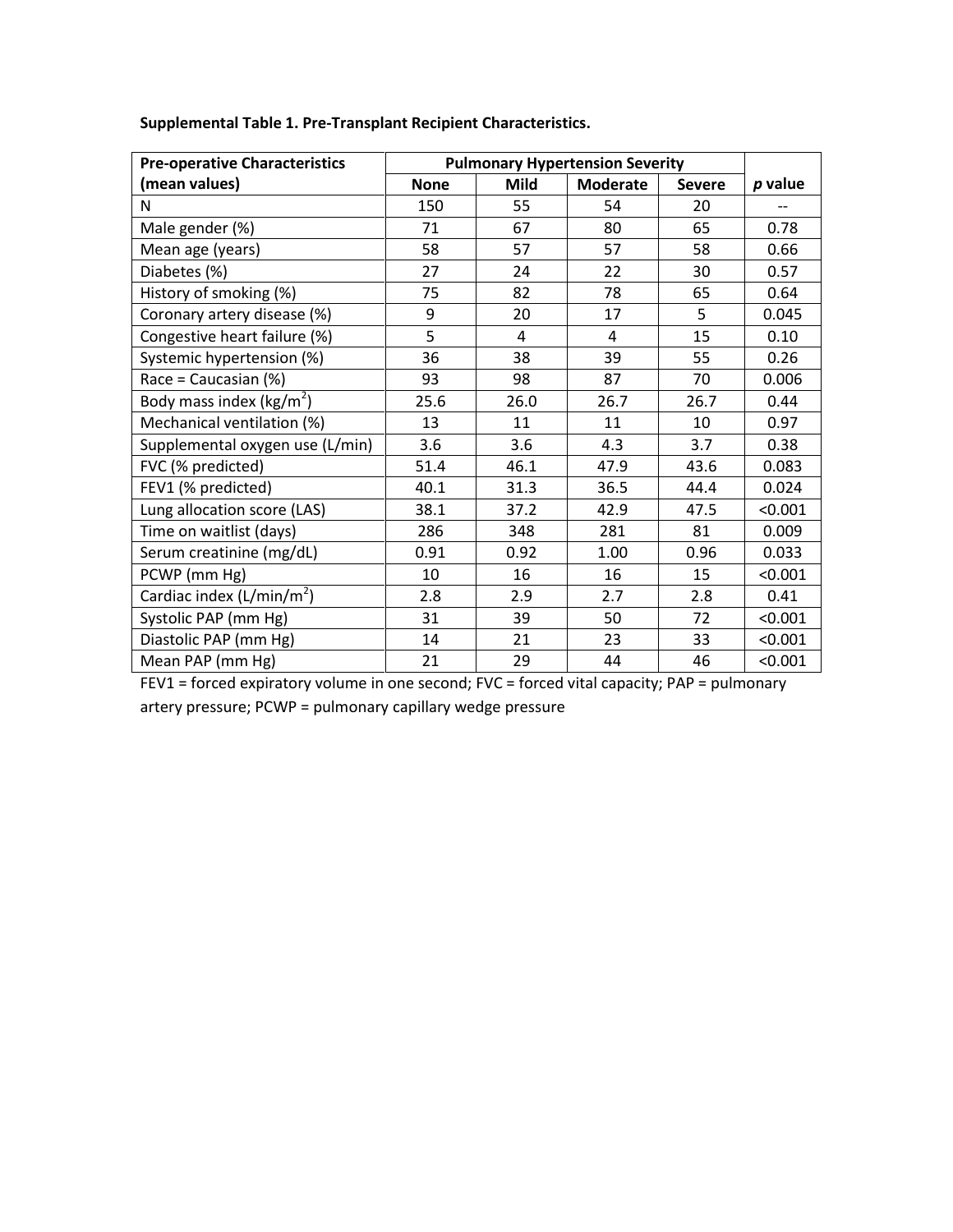| Supplemental Table 2. Transplant Indications (Primary Disease). |  |  |  |  |  |
|-----------------------------------------------------------------|--|--|--|--|--|
|-----------------------------------------------------------------|--|--|--|--|--|

|                                                | <b>Pulmonary Hypertension Severity</b> |         |                 |               |           |
|------------------------------------------------|----------------------------------------|---------|-----------------|---------------|-----------|
| <b>Primary Disease (transplant indication)</b> | <b>None</b>                            | Mild    | <b>Moderate</b> | <b>Severe</b> | p value   |
| All recipients (N)                             | 150                                    | 55      | 54              | 20            |           |
| COPD/emphysema $- N$ (%)                       | 51 (34)                                | 28(51)  | 17 (32)         | 1(5)          | <b>NS</b> |
| Idiopathic pulmonary fibrosis $- N$ (%)        | 68 (45)                                | 14 (26) | 22(41)          | 10(50)        | <b>NS</b> |
| COPD with $AATD - N$ (%)                       | 10(7)                                  | 8(15)   | 2(4)            | 0             | < 0.0001  |
| Sarcoidosis - $N$ (%)                          | 3(2)                                   | 1(2)    | 3(6)            | 6(30)         | <b>NS</b> |
| Hypersensitivity pneumonitis (N/%)             | 4(3)                                   | 0(0)    | 2(4)            | 2(10)         | <b>NS</b> |
| Other $(N/\%)$                                 | 14(9)                                  | 4(6)    | 8(13)           | 1(5)          | NS        |

AATD = alpha-1-antitrypsin deficiency; COPD = chronic obstructive pulmonary disease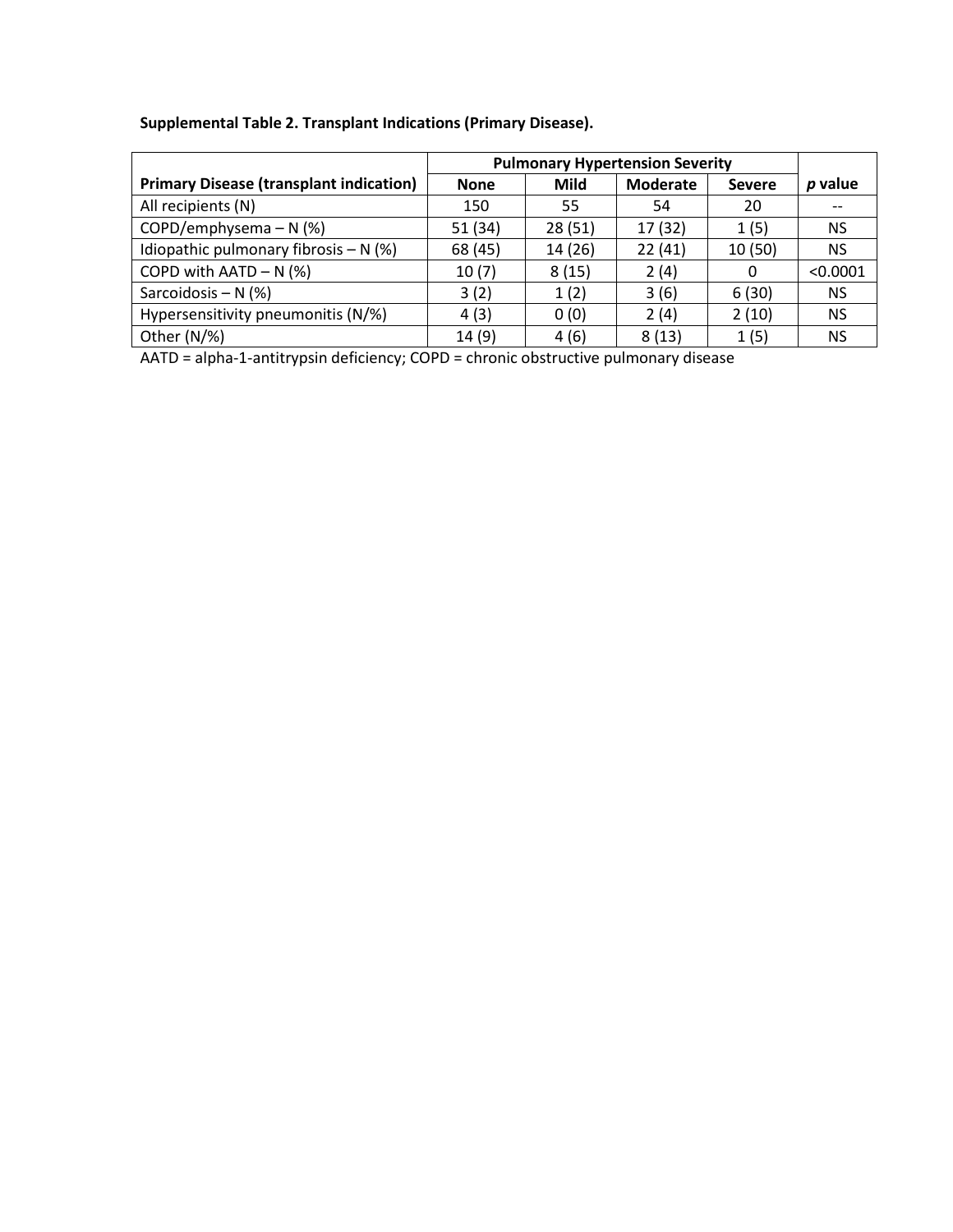# **Supplemental Table 3. Donor Age and Recipient Intra-operative Characteristics.**

|                                                | <b>Pulmonary Hypertension Severity</b> |      |                 |               |         |
|------------------------------------------------|----------------------------------------|------|-----------------|---------------|---------|
| <b>Primary Disease (transplant indication)</b> | <b>None</b>                            | Mild | <b>Moderate</b> | <b>Severe</b> | p value |
| Donor age (years)                              | 32                                     | 30   | 32              | 40            | 0.103   |
| CPB required (%)                               | 15                                     | 15   | 30              | 65            | < 0.001 |
| <b>CPB</b> duration (minutes)                  | 116                                    | 170  | 186             | 142           | 0.109   |
| Ischemic time (minutes)                        | 313                                    | 343  | 307             | 289           | 0.276   |
| sPAP (mm Hg)                                   | 41                                     | 41   | 51              | 67            | < 0.001 |
| mPAP (mm Hg)                                   | 29                                     | 29   | 35              | 47            | < 0.001 |

CPB = cardiopulmonary bypass; sPAP = systolic pulmonary artery pressure; mPAP = mean

pulmonary artery pressure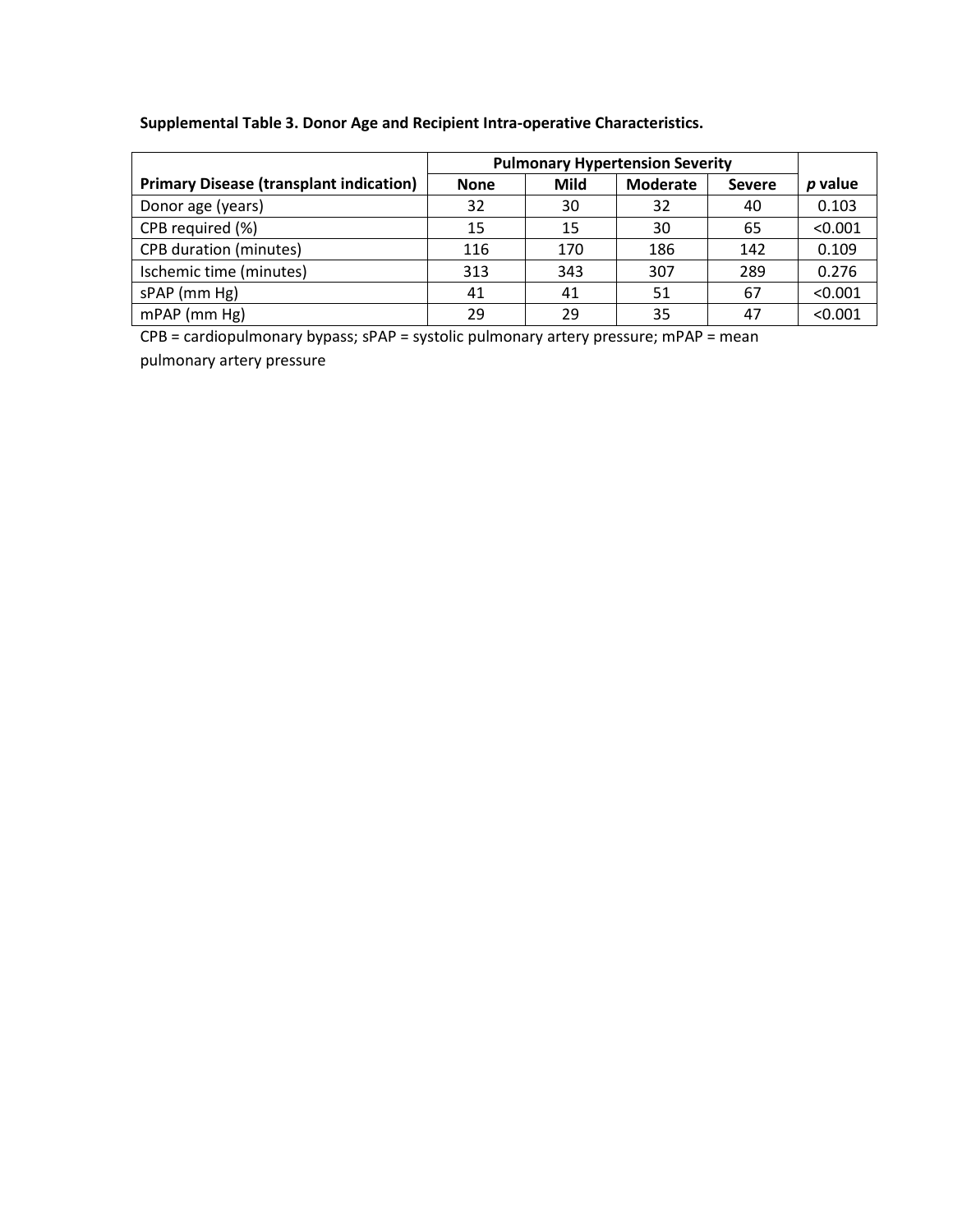| Supplemental Table 4. Post-operative Recipient Characteristics. |  |  |
|-----------------------------------------------------------------|--|--|
|-----------------------------------------------------------------|--|--|

| <b>Pre-operative Characteristics</b> | <b>Pulmonary Hypertension Severity</b> |             |                 |               |           |
|--------------------------------------|----------------------------------------|-------------|-----------------|---------------|-----------|
| (mean values)                        | <b>None</b>                            | <b>Mild</b> | <b>Moderate</b> | <b>Severe</b> | $p$ value |
| PGD Grade 0-1 (%)                    | 82                                     | 80          | 78              | 70            | 0.325     |
| PGD Grade 2-3 (%)                    | 18                                     | 20          | 22              | 30            |           |
| <b>ECMO (%)</b>                      | 4                                      | 7           | 0               | 10            | 0.045     |
| Nitric oxide use (%)                 | 40                                     | 49          | 70              | 80            | < 0.001   |
| Length of ventilation (days)         | 3.0                                    | 4.5         | 2.8             | 2.4           | 0.652     |
| Prolonged ventilation >48 hrs (%)    | 26                                     | 27          | 32              | 20            | 0.704     |
| ICU length of stay (days)            | 6.3                                    | 10.7        | 8.0             | 4.3           | 0.163     |
| Hospital length of stay (days)       | 22                                     | 23          | 25              | 16            | 0.390     |
| Readmission within 30 days (%)       | 17                                     | 35          | 17              | 25            | 0.097     |
| 30-day mortality (%)                 | 5                                      | 2           | 4               | 5             | 0.831     |

ECMO = extracorporeal membrane oxygenation; ICU = intensive care unit; PGD = primary graft dysfunction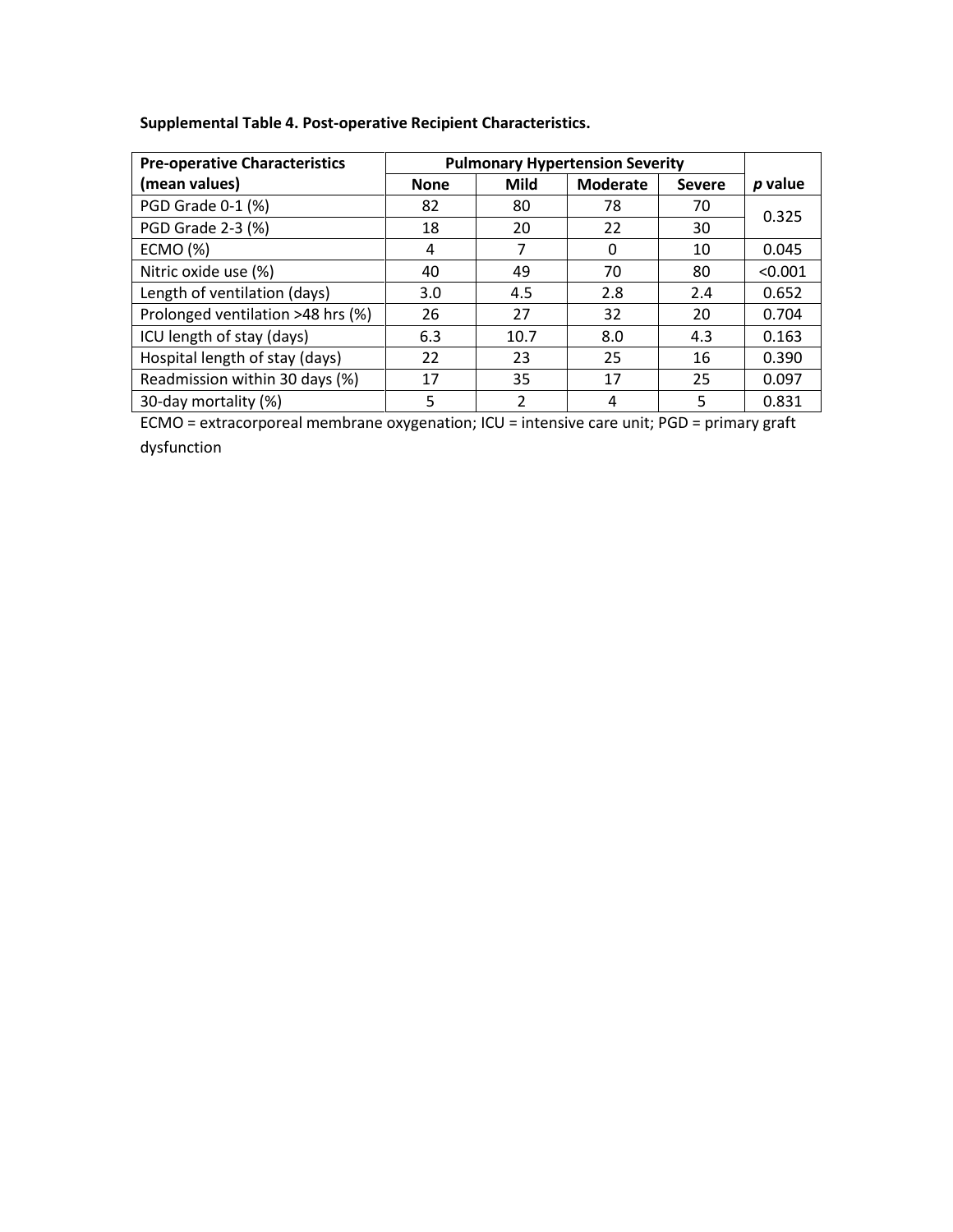| Supplemental Table 5. Cox Multivariate Analysis of Risk Factors for Death. |  |  |  |  |  |  |
|----------------------------------------------------------------------------|--|--|--|--|--|--|
|----------------------------------------------------------------------------|--|--|--|--|--|--|

| Variable              | <b>HR (95% CI)</b>      | p-value |
|-----------------------|-------------------------|---------|
| Age                   | 1.045 (1.014-1.076)     | 0.004   |
| Waiting list time     | 1.000 (0.999-1.001)     | 0.78    |
| Lung allocation score | 1.009 (0.988-1.031)     | 0.41    |
| Serum creatinine      | 1.273 (0.547-2.962)     | 0.58    |
| FEV1 (% predicted)    | 1.012 (1.003-1.021)     | 0.01    |
| <b>PCWP</b>           | 1.011 (0.982-1.040)     | 0.48    |
| Mild PH               | 1.062 (0.673-1.676)     | 0.80    |
| Moderate PH           | $0.919(0.7536 - 1.577)$ | 0.76    |
| Severe PH             | 1.137 (0.527-2.452)     | 0.74    |

FEV1 = forced expiratory volume in one second; PAP = pulmonary artery pressure; PCWP =

pulmonary capillary wedge pressure; PH = hypertension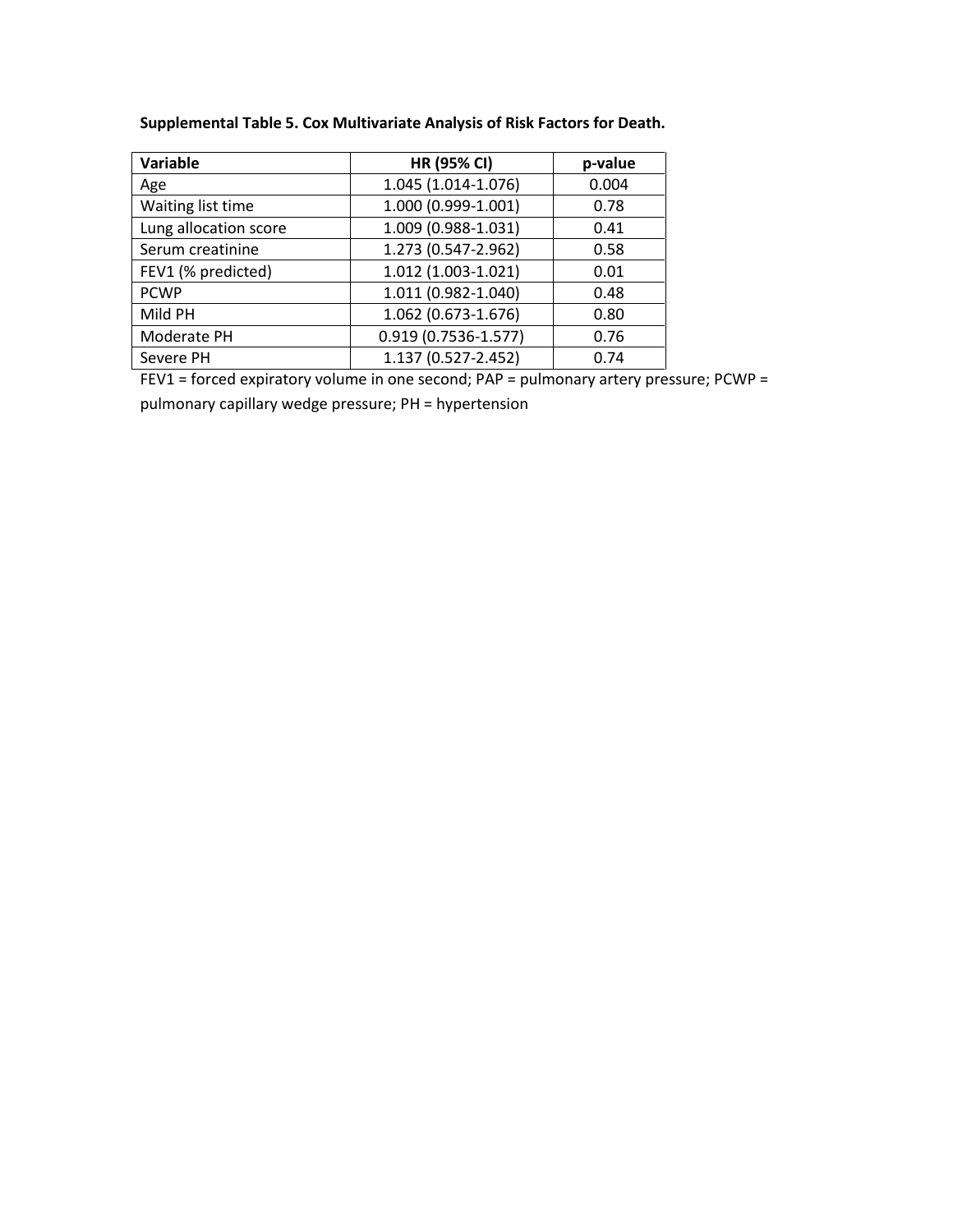### **REFERENCES**

- 1. Galiè N, Hoeper MM, Humbert M, et al. Guidelines for the diagnosis and treatment of pulmonary hypertension: the Task Force for the Diagnosis and Treatment of Pulmonary Hypertension of the European Society of Cardiology (ESC) and the European Respiratory Society (ERS), endorsed by the International Society of Heart and Lung Transplantation (ISHLT). Eur Heart J. 2009 Oct;30(20):2493-537.
- 2. Orens JB, Estenne M, Arcasoy S et al. International guidelines for the selection of lung transplant candidates: 2006 update--a consensus report from the Pulmonary Scientific Council of the International Society for Heart and Lung Transplantation. J Heart Lung Transplant. 2006 Jul;25(7):745-55.
- 3. Meyer KC, Raghu G, Verleden GM, et al. An international ISHLT/ATS/ERS clinical practice guideline: diagnosis and management of bronchiolitis obliterans syndrome. Eur. Respir. J. 2014;44(6):1479–503.
- 4. Christie JD, Carby M, Bag R, Corris P, Hertz M, Weill D. Report of the ISHLT Working Group on Primary Lung Graft Dysfunction part II: definition. A consensus statement of the International Society for Heart and Lung Transplantation. J. Heart Lung Transplant. 2005;24(10):1454–9.
- 5. Cuttica MJ, Kalhan R, Shlobin OA, Ahmad S, Gladwin M, Machado RF, Barnett SD, Nathan SD. Categorization and impact of pulmonary hypertension in patients with advanced COPD. Respir Med. 2010 Dec;104(12):1877-82.
- 6. Lettieri CJ, Nathan SD, Barnett SD, Ahmad S, Shorr AF. Prevalence and outcomes of pulmonary arterial hypertension in advanced idiopathic pulmonary fibrosis. Chest. 2006 Mar;129(3):746-52.
- 7. Kimura M, Taniguchi H, Kondoh Y, Kimura T, Kataoka K, Nishiyama O, Aso H, Sakamoto K, Hasegawa Y. Pulmonary hypertension as a prognostic indicator at the initial evaluation in idiopathic pulmonary fibrosis. Respiration. 2013;85(6):456-63.
- 8. Zakynthinos E, Daniil Z, Papanikolaou J, Makris D. Pulmonary hypertension in COPD: pathophysiology and therapeutic targets. Curr Drug Targets. 2011 Apr;12(4):501-13.
- 9. Criner GJ. Ambulatory home oxygen: what is the evidence for benefit, and who does it help? Respir Care. 2013 Jan;58(1):48-64.
- 10. Barberà JA, Roger N, Roca J, Rovira I, Higenbottam TW, Rodriguez-Roisin R. Worsening of pulmonary gas exchange with nitric oxide inhalation in chronic obstructive pulmonary disease. Lancet. 1996 Feb 17;347(8999):436-40.
- 11. Diamond JM, Lee JC, Kawut SM, et al. Clinical risk factors for primary graft dysfunction after lung transplantation. Am J Respir Crit Care Med. 2013 Mar 1;187(5):527-34.
- 12. Conte JV, Borja MJ, Patel CB, Yang SC, Jhaveri RM, Orens JB. Lung transplantation for primary and secondary pulmonary hypertension. Ann Thorac Surg. 2001 Nov;72(5):1673-9; discussion 1679-80.
- 13. Huerd SS, Hodges TN, Grover FL, Mault JR, Mitchell MB, Campbell DN, Aziz S, Chetham P, Torres F, Zamora MR. Secondary pulmonary hypertension does not adversely affect outcome after single lung transplantation. J Thorac Cardiovasc Surg. 2000 Mar;119(3):458-65.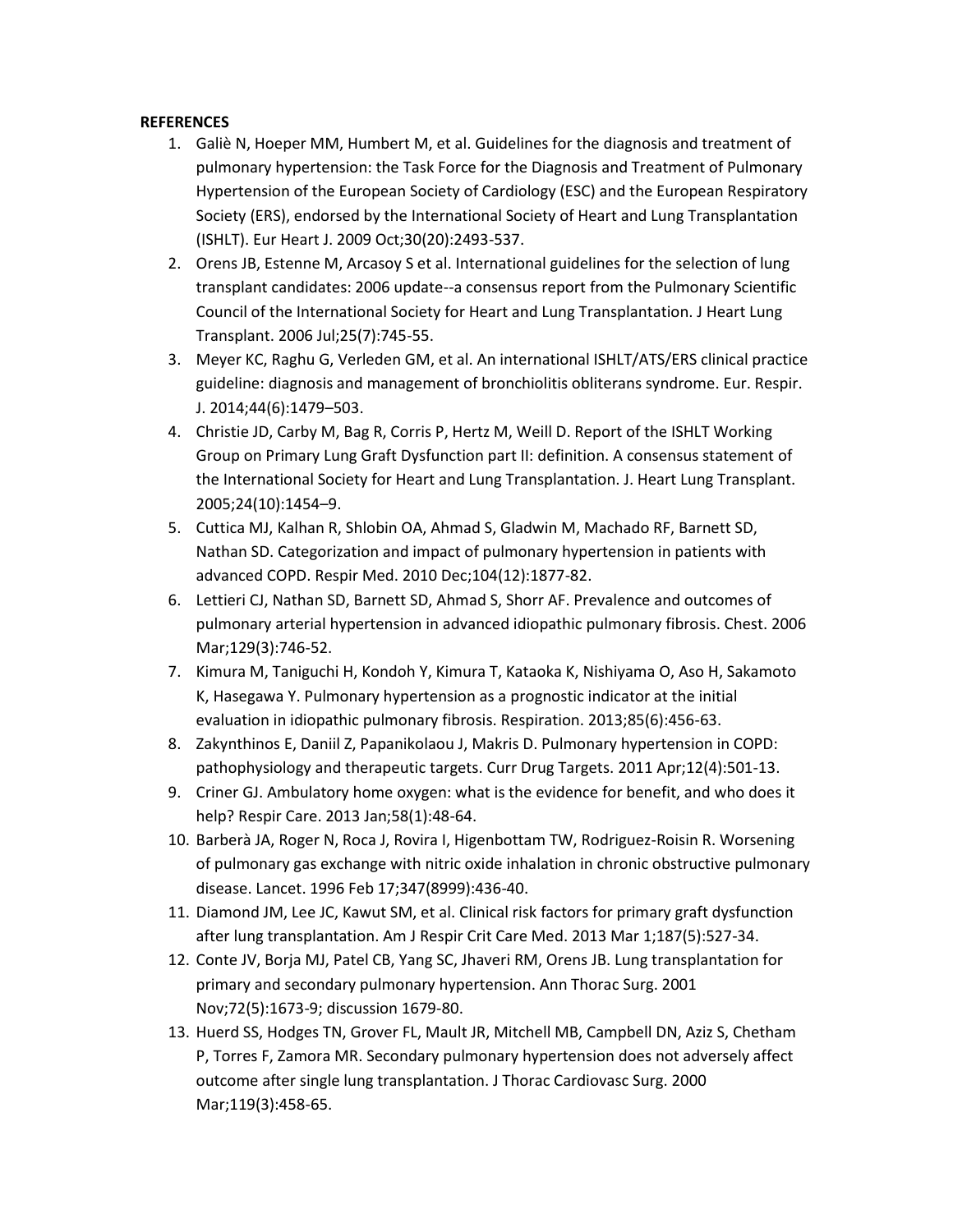- 14. Fitton TP, Kosowski TR, Barreiro CJ, Chan V, Patel ND, Borja MC, Orens JB, Conte JV. Impact of secondary pulmonary hypertension on lung transplant outcome. J Heart Lung Transplant. 2005 Sep;24(9):1254-9.
- 15. Brown CR, Mason DP, Pettersson GB, Murthy SC. Outcomes after single lung transplantation in older patients with secondary pulmonary arterial hypertension. J Heart Lung Transplant. 2013 Jan;32(1):134-6.
- 16. Gammie JS, Keenan RJ, Pham SM, McGrath MF, Hattler BG, Khoshbin E, Griffith BP. Single- versus double-lung transplantation for pulmonary hypertension. J Thorac Cardiovasc Surg. 1998 Feb;115(2):397-402; discussion 402-3.
- 17. Neurohr C, Huppmann P, Thum D, et al. Potential functional and survival benefit of double over single lung transplantation for selected patients with idiopathic pulmonary fibrosis. Transpl Int. 2010 Sep;23(9):887-96.
- 18. Weiss ES, Allen JG, Merlo C a, Conte J V, Shah AS. Survival after single versus bilateral lung transplantation for high-risk patients with pulmonary fibrosis. Ann. Thorac. Surg. 2009;88(5):1616–25; discussion 1625–6.
- 19. Rinaldi M, Sansone F, Boffini M, et al. Single versus double lung transplantation in pulmonary fibrosis: a debated topic. Transplant. Proc. 2012;40(6):2010–2.
- 20. Cronin AJ. Points mean prizes: priority points, preferential status and directed organ donation in Israel. Isr. J. Health Policy Res. 2014;3(1):8.
- 21. Li D, Hawley Z, Schnier K. Increasing organ donation via changes in the default choice or allocation rule. J. Health Econ. 2013;32(6):1117–29.
- 22. Bittle GJ, Sanchez PG, Kon ZN, et al. The use of lung donors older than 55 years: a review of the United Network of Organ Sharing database. J. Heart Lung Transplant. 2013;32(8):760–8.
- 23. Shigemura N, D'Cunha J, Bhama JK, et al. Lobar lung transplantation: a relevant surgical option in the current era of lung allocation score. Ann. Thorac. Surg. 2013;96(2):451–6..
- 24. Sabashnikov A, Patil NP, Mohite PN, et al. Influence of donor smoking on midterm outcomes after lung transplantation. Ann. Thorac. Surg. 2014;97(3):1015–21.
- 25. Morrissey PE. Donation After Circulatory Death : Current Practices , Ongoing Challenges , and Potential Improvements. 2014;97(3):258–264.
- 26. Boffini M, Ricci D, Barbero C, et al. Ex vivo lung perfusion increases the pool of lung grafts: analysis of its potential and real impact on a lung transplant program. Transplant. Proc. 2013;45(7):2624–6..
- 27. Wallinder A, Ricksten S-E, Silverborn M, et al. Early results in transplantation of initially rejected donor lungs after ex vivo lung perfusion: a case-control study. Eur. J. Cardiothorac. Surg. 2014;45(1):40–4; discussion 44–5.
- 28. Munson JC, Christie JD, Halpern SD. The societal impact of single versus bilateral lung transplantation for chronic obstructive pulmonary disease. Am. J. Respir. Crit. Care Med. 2011;184(11):1282–8.
- 29. Anyanwu a. C, Rogers C a., Murday a. J. Does splitting the lung block into two single lung grafts equate to doubling the societal benefit from bilateral lung donors? Comparisons